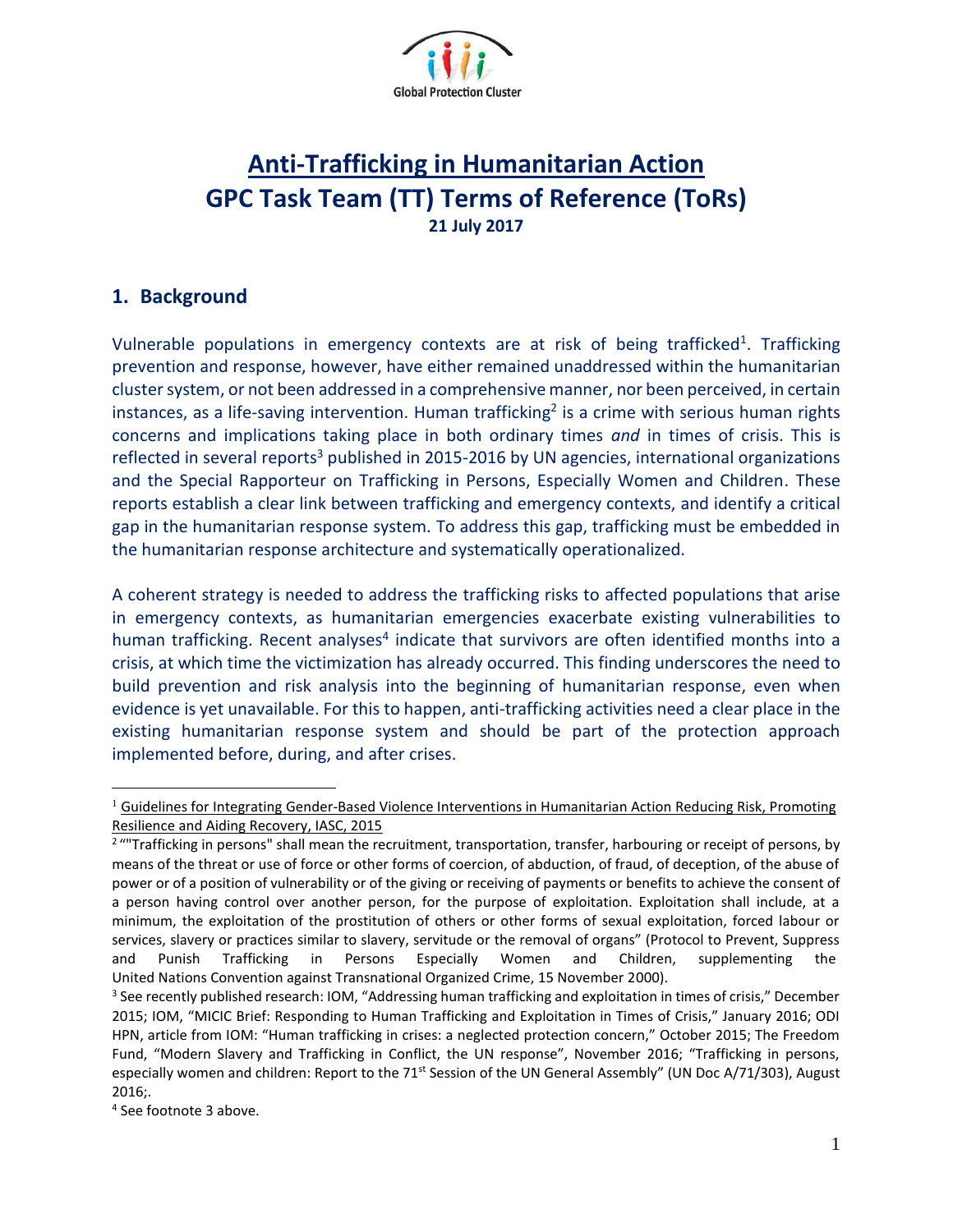Recognizing the need to systematize the inclusion of a response to human trafficking in humanitarian emergencies, the Global Protection Cluster (GPC) Task Team will convene to discuss how to integrate trafficking concerns in existing efforts towards improved response and outreach. A number of operational agencies have already begun responding to human trafficking in emergency contexts, including Afghanistan, Indonesia, Haiti, the Philippines, Nepal, Ecuador, Yemen, and Iraq. That said, individual agencies' efforts need to be harmonized within the wider humanitarian cluster system to provide comprehensive and systematic responses to prevent trafficking, raise awareness, run prevention activities at the onset of a crisis, and assist victims or potential victims who are identified in emergency contexts.

#### **2. Objectives, Tasks and Methodology**

Objective of the Task Team: To develop a collective position on anti-trafficking interventions in humanitarian responses and to provide recommendations on how best to integrate them systematically in existing cluster mechanism(s).

The GPC Task Team on Anti-Trafficking in Humanitarian Action will undertake the following tasks:

a. Taking stock: The Task Team will take stock of work done through the clusters (with focus on the Protection Cluster -both global and in country clusters- the Child Protection (CP) and Gender-Based Violence (GBV) Areas of Responsibility, AoRs) and by operational agencies working on the topic in cluster contexts and participating in cluster coordination fora, to compile effective practices, identify gaps and recurring challenges, and consider strategies to systematically address human trafficking in emergency contexts.

Methodology: A survey will be developed and sent to all relevant clusters, including Protection AOR leads and other above mentioned actors to solicit information about their level of understanding of trafficking in crisis, response gaps, as well as knowledge of relevant existing guidance.

b. Gathering good practices and knowledge sharing: The GPC Task Team will aim at facilitating discussion among development, humanitarian and human rights actorsin order to learn from past and current responses in the field, assess effective data collection and assessment tools, response interventions and functioning coordination mechanisms in various contexts, and identify synergies to systematically address trafficking in humanitarian crises.

Methodology: During the initial six-month period, the Task Team will invite presentations from interested organizations that have already engaged in responses to address trafficking in emergency contexts, to gather and share good practices, good coordination mechanisms and proposed effective responses. This phase will aim at drawing lessons learned and at identifying successful actions for a systematic response in emergencies. This phase will inform the drafting tasks in point 'c' below;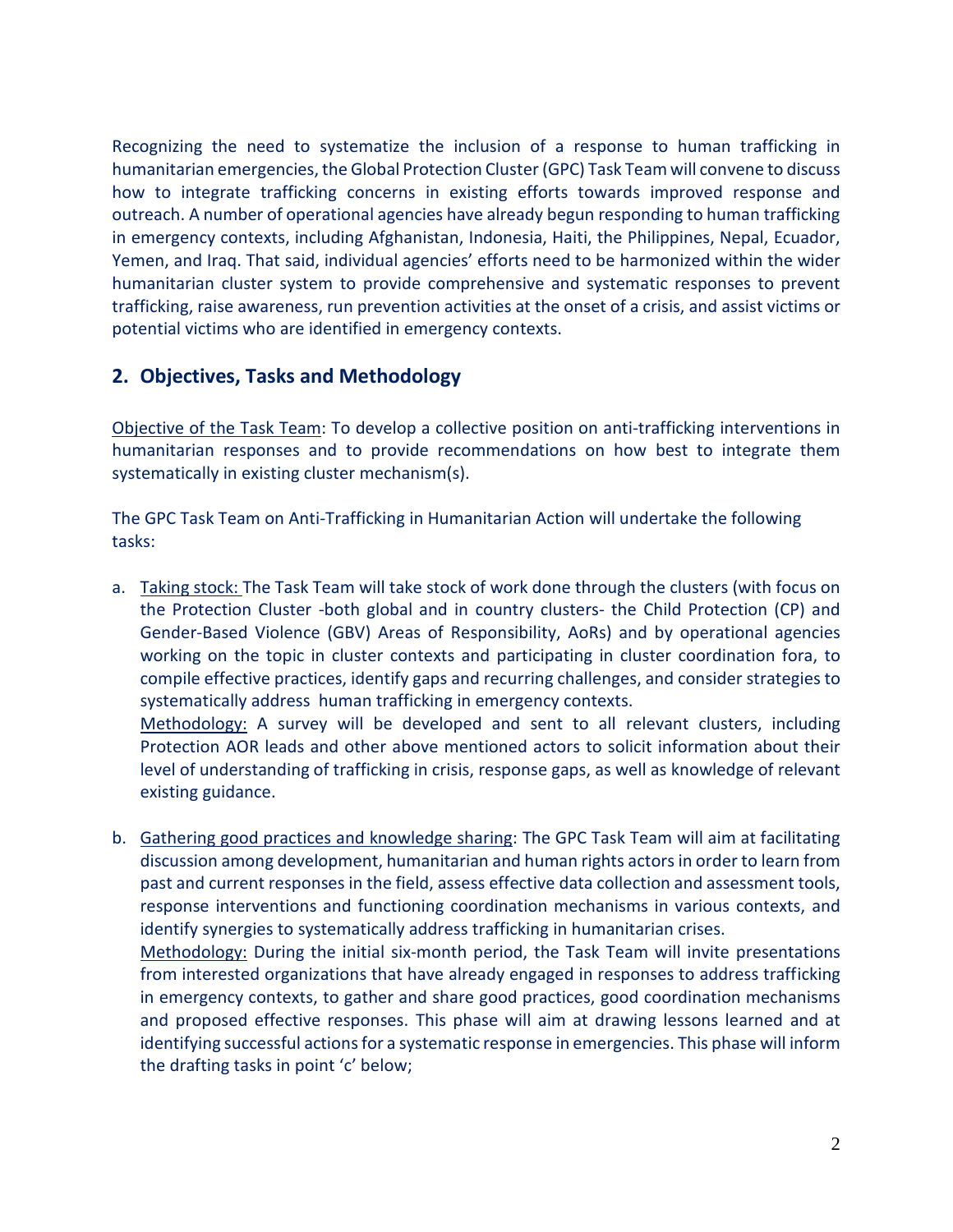c. Developing a collective position statement on systemic response and guidance on recommended good practices and joined-up response mechanisms: Through group discussion and as the result of tasks 'a' and 'b', the Task Team will arrive at a collective position statement on anti-trafficking in humanitarian action. The Task Team will also develop global guidance aimed at suggesting appropriate mechanisms, positive responses and needed synergies to provide a coordinated protection response to trafficking. The focus is on gapfilling and identifying where anti- trafficking can be embedded into the existing humanitarian response infrastructures;

Methodology: The co-leading agencies will draft these documents on the basis of the information gathered during task 'a' and 'b' above and circulate the drafts for input from all members of the Task Team. Following consensus from the Task Team, the statement and guidance will be submitted to the GPC Programme Reference Group for additional feedback and approval. The Co-lead agencies, in coordination with TT members, will develop and carry out a dissemination strategy for the approved statement and guidance document(s).

d. Pilot recommended good practices and mechanisms: During this phase, the Task Team will advocate for the effective inclusion of anti-trafficking interventions in humanitarian action. More specifically, countries will be selected as pilot sites where the recommended responses and synergies included in the global guidance will be tested.

Methodology: On the basis of the work carried out in point a and b, the Task Team will identify two humanitarian contexts (cluster approach) where there is an acute need for a response to anti-trafficking. Through the existing protection clusters or sectors or sub-clusters in these two chosen countries, the Task Team will provide remote and in-site support for the establishment and running of the recommended good practices and joined-up response mechanismsto anti-trafficking. Lessons learned from these pilots will allow for a strengthened joined position on the issue of trafficking in emergency contexts. During this phase, the Task Team members will also elaborate key advocacy messages on the issue in line with prevailing needs.

## **3. Co-Leading Agencies**

The Task Team will operate under the direction of three Co-Leads, comprising both UN System Organisations and NGO representation.

The Co-leading agencies are : IOM, UNHCR and Heartland Alliance International.

The Co-Leading Agency responsibilities include:

- Chairing meetings
- Coordinating the accomplishment of the above mentioned objectives and tasks, and encouraging active participation from all Task Team members;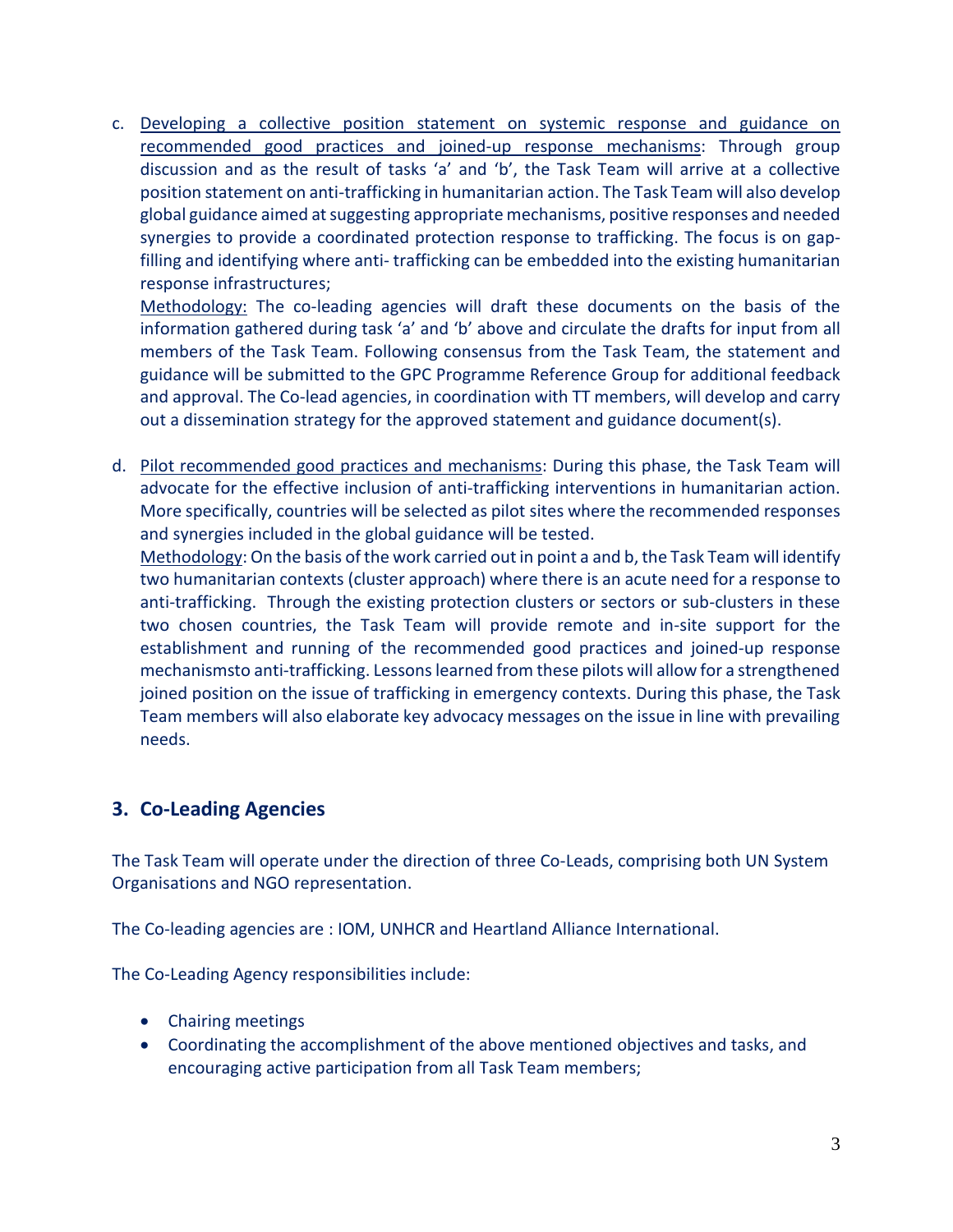- Fostering linkages with other Task Teams, Reference and other groups and processes to ensure synergies and avoid duplications
- Addressing blockages and troubleshoot solutions

### **4. Secretariat/Coordinator**

IOM will support the Task Team with a secretariat.

Secretariat functions include, but are not limited to:

- Managing the email list;
- Managing exchanges with non-member agencies and organize presentations and discussions in liaison with the co-leading agencies and the GPC for accountability purposes;
- Booking meeting rooms;
- Preparing agendas and minutes, sharing minutes, and taking care of the necessary logistics;

#### **5. Participation**

Participation in this GPC Task Team is open to interested humanitarian organizations, NGOs, UN agencies, the Red Cross/Red Crescent Movement, the Office of the Special Rapporteur on Trafficking in Persons, Especially Women and Children, and other international organizations.

Participants represent their organizations and ensure that their directors are regularly briefed on the Task Team's work and progress.

Experts, donors, and/or governments may be invited as observers to provide technical input or to discuss certain relevant issues, when needed.

#### **6. Meeting schedule and frequency**

Task Team meetings are held every six weeks, with additional *ad-hoc* meetings called to address particular issues or emergencies as required. Task Team meetings will be held in Geneva, with audio dial-in capacity provided for agencies in other locations. Agendas are determined by the Co-Leading agencies in consultation with Task Team members.

Meeting minutes are the responsibility of the Co-Leading agencies and should be shared within two weeks of meetings' occurrence.